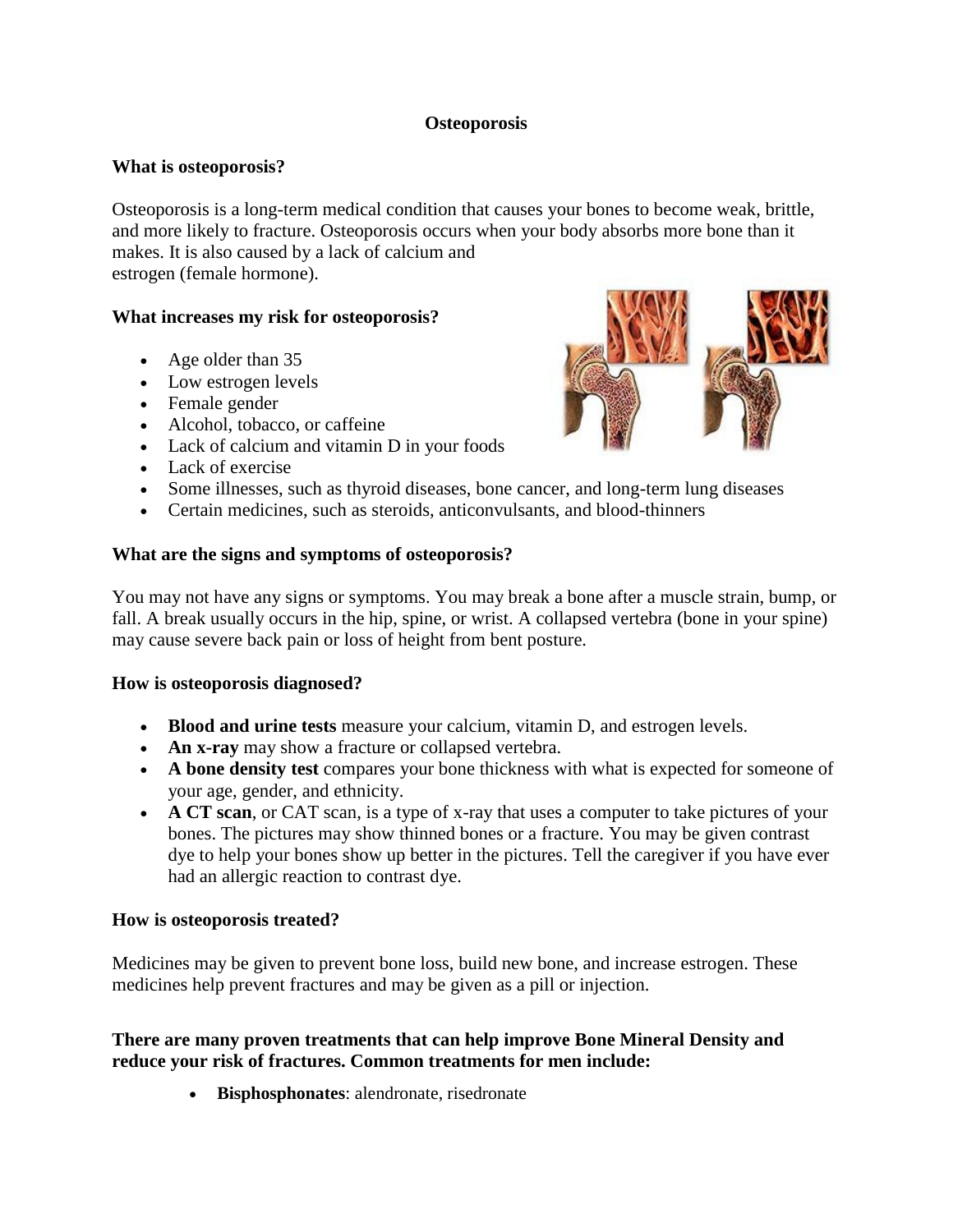**Intravenous bisphosphonates**: ibandronate, pamidronate, zoledronic acid

## **Other treatment types include:**

- **Denosumab**: human monoclonal antibody
- **Teriparatide**: an anabolic agent
- Strontium ranelate

Testosterone therapy for osteoporosis is effective in men with androgen deficiency. Not all medications are approved in all countries.

Make sure you comply with your prescribed treatment regimen and if you're concerned about any side effects, speak to your Healthcare Professional. Because the benefits of treatment are not always evident, many patients stop taking their medication – don't let that happen to you. By continuing on treatment you can protect your bones and avoid damaging and potentially life-threatening fractures.

# **How can I help prevent bone loss?**

 **Eat healthy foods that are high in calcium.** This helps keep your bones strong. Good sources of calcium are milk, cheese, broccoli, tofu, almonds, and canned salmon and sardines.

# **Make dairy foods your friend:**

- 1 yoghurt or a glass of milk ca. ¼ of your daily calcium requirements
- 1 large milkshake ca. of your daily calcium requirement
- Cheeses are rich in calcium especially parmesan, cheddar and mozzarella
- A bowl of cereal with milk is a good breakfast option
- Boost your intake by choosing Caffè Latte instead of regular coffee
- **Increase your vitamin D intake.** Vitamin D is in fish oils, some vegetables, and fortified milk, cereal, and bread. Vitamin D is also formed in the skin when it is exposed to the sun.
- **Drink liquids as directed.** Ask your caregiver how much liquid to drink each day and which liquids are best for you. Do not have alcohol or caffeine. They decrease bone mineral density, which can weaken your bones.
- **Exercise.** Exercise can help build and strengthen bone. Regular weight-bearing and muscle-strengthening exercises are beneficial at all ages and important for maintaining strong bones and muscles. Examples include jogging, hiking, brisk walking, stair climbing, 50 jumps or rope skipping. Weight bearing exercises should be performed for at least 30 minutes, 3-5 days per week.
- **Do not smoke.** If you smoke, it is never too late to quit. Smoking can increase your risk for osteoporosis.
- Maintain a healthy weight. If you are underweight (BMI <20) you are at increased risk of fracture

# **When should I contact my caregiver?**

- You have pain when you do your daily activities.
- You have questions or concerns about your condition or care.